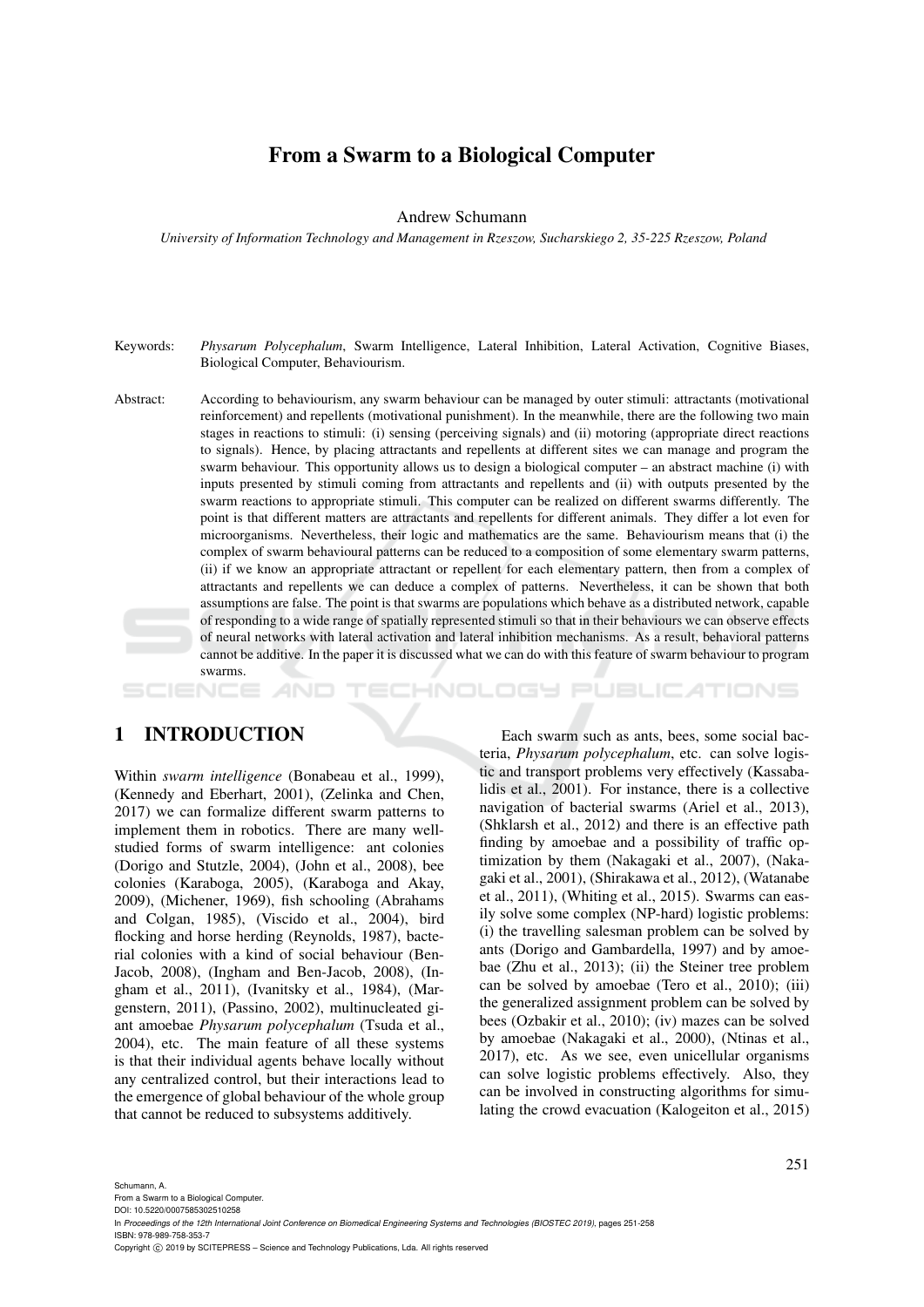and for simulating transport systems such as the route systems in China (Adamatzky et al., 2013) and in the United States of America (Adamatzky and Ilachinski, 2012).

The main characteristics of any swarm consists in a possibility to optimising the own traffic in reactions to attractants and repellents. *Attractants* are things or sites in the environment, such as food pieces and sex pheromones, which attract individuals of swarm. *Repellents* are things or sites in the environment, such as predators, which repel individuals of swarm. The same swarm behaviour is observed even among human beings in the following two cases: (i) an addictive behaviour such as the behaviour of alcoholics (Schumann and Fris, 2017) or gamers – in this case the role of human attractants causing addiction increases strongly; (ii) an escape panic (Helbing et al., 2000) – in this case the role of human repellents like a terrorist act increases strongly, also.

Hence, by placing attractants and repellents at different sites we can manage and program the swarm behaviour. This opportunity allows us to design a *biological computer* – an abstract machine (i) with inputs presented by stimuli coming from attractants and repellents and (ii) with outputs presented by the swarm reactions to appropriate stimuli. This computer can be realized on different swarms differently. The point is that different matters are attractants and repellents for different animals. They differ a lot even for microorganisms. Nevertheless, their logic and mathematics are the same. In the biological computer we have two main stages: (i) *sensing* – when a swarm detects neighbour attractants and repellents; and (ii) *motoring* – when this swarm reacts to founded attractants and repellents, e.g. to exploit attractants and to avoid repellents.

In this paper, there are considered some basic expectations how we can design the biological computer (Section 2). These expectations correspond to behaviourism. Then it is shown that these expectations cannot be realizable at all in the behaviouristic way (Section 3) because we observe a kind of cognitive biases even at the level of unicellular organisms. Then there is proposed a context-based game theory which can be used for programming the biological computer (Section 4).

# 2 DESIGNING A BIOLOGICAL **COMPUTER**

Designing the biological computer is based on *behaviourism* as theoretical frameworks explaining the animal behaviour by reflexes produced by responses

to external stimuli with a possibility to track individual's history of reinforcement and punishment implied by those stimuli. Each *reflex* is a direct response of animal to a stimulus, connecting the stimulus to a behaviour within two basic modes: either attracting (e.g. reinforcement) or repelling (e.g. punishment) coming from this stimulus. If we know what attracting and repelling matters are for the animal in fact, we can manage a control of its reactions by placing these matters. It means, simply put that *controlling stimuli causes controlling behaviour* according to behaviourism. So, we assume, the environment determines each animal behaviour.

In the theory of reflexes there are distinguished the following two types of responses/reactions/reflexes: (i) the *unconditioned response* to a stimulus (then an appropriate stimulus is called *unconditioned*); (ii) the *conditioning response* to a stimulus (then an appropriate stimulus is called *conditioning*). The unconditioned stimuli are represented by biologically active matters: either *attractants* (e.g. food or sex pheromones attracting an animal) or *repellents* (e.g. places evaluated automatically as dangerous by an animal). These stimuli are strongly connected to some direct responses from the very beginning, i.e. they are given *a priori*, just because of chemical processes of organisms. In the meanwhile, at the beginning, unconditioned stimuli are biologically neutral and assume no direct reactions of organism, i.e. they are rather ignored under standard conditions. Nevertheless, they can be associated with some unconditioned responses, too. Then they become non-neutral, but attractive (if they were associated with attractants) or negative (if they were associated with repellents).

At the time of Pavlov, one thought that a possibility of conditioning responses is one of the basic features of brain and nervous system. But it is known now through experiments that it is a fundamental feature of any adaptive behaviour including the adaptive behaviour of unicellular organisms, see (Shirakawa et al., 2011). Conditioning responses mean a memory, when an organism was taught that a neutral stimulus is a context of appearing an attractant or repellent. The knowledge of this context allows the organism to behave more adaptively in the feature. Thus, the possibility of conditioning responses is connected to a possibility of life to have a memory and then to be more adaptive to the environment.

Let us consider some examples of memory of unicellular organisms. From (Ball, 2008), we know that the amoeba *Physarum polycephalum* can learn the patterns of shocks at regular intervals, and then it changes its behaviour in anticipation of the next shock to come. In (Saigusa et al., 2008), this experiment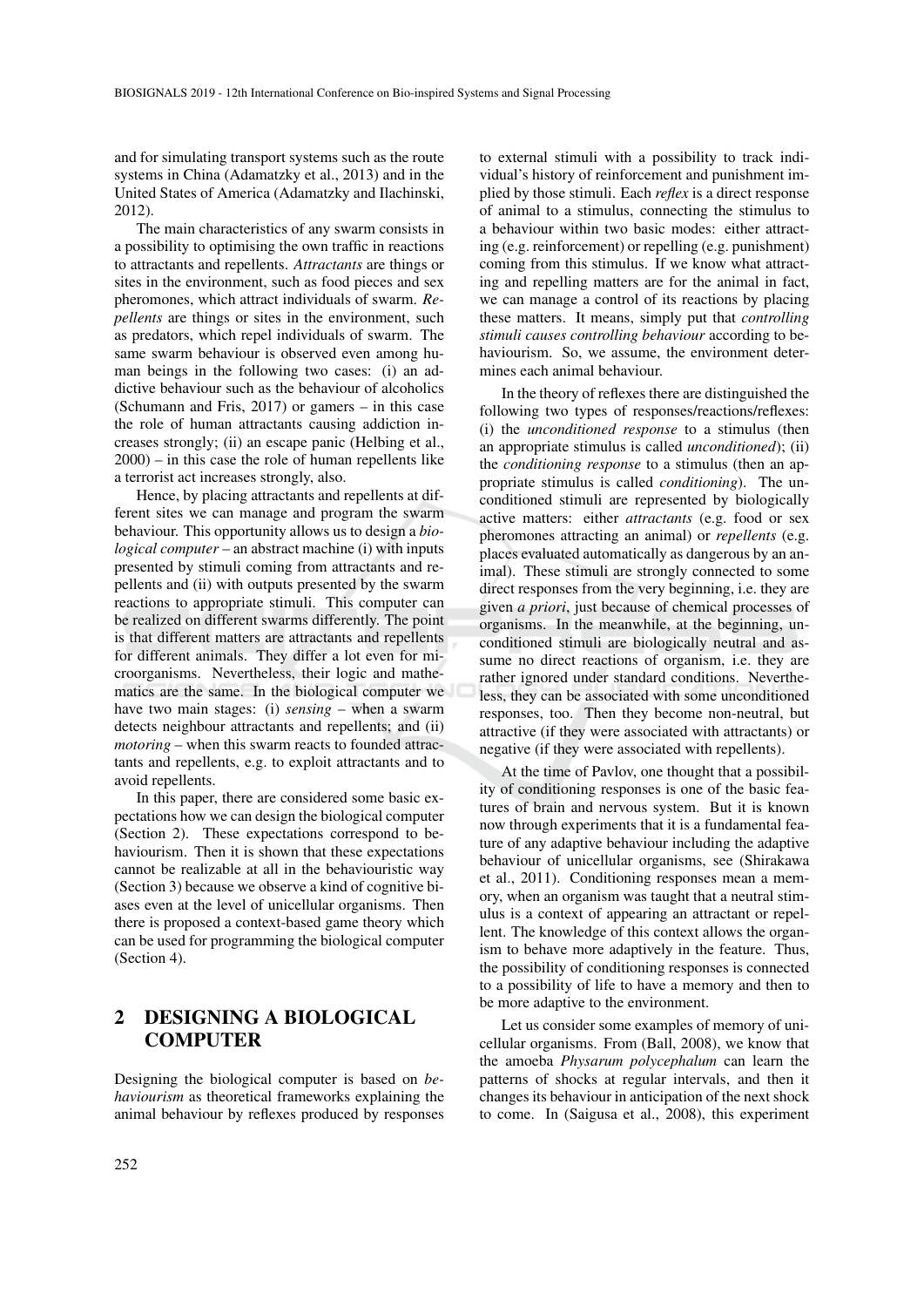is performed in the following manner. Unfavorable conditions for *Physarum polycephalum* are presented as three consecutive pulses at constant intervals. Under these unfavorable conditions, the amoebae reduce their locomotive speed in response to each episode. When the amoebae move under the favorable conditions, they spontaneously reduce their locomotive speed at the time when the next unfavorable episode is expected to occur. This fact shows that we deal with the anticipation of impending environmental change. *For the amoeba the regular interval of shocks became a conditioning stimulus*.

Another experiment with the amoeba *Physarum polycephalum* was performed in (Shirakawa et al., 2011) to show that the temperature fluxes can become a conditioning stimulus for the amoebae. So, we know that the amoebae avoid cold temperatures and under these conditions they become slow. In the experiment there was shown that when the temperature changes had stopped, the amoebae slowed down, anticipating a cold flux. It is an evidence of *memory of temperature fluxes*.

All these experiments demonstrating a kind of memory of unicellular organisms can be explained by *chemotaxis*, the unconditioned response to some chemical cues (such as pheromones), that is different for static gradients and dynamic cues, see (Skoge et al., 2014), where this difference is shown for the migration of *Dictyostelium* cells in response to the source of traveling waves of chemoattractant during aggregation.

Hence, some primitive forms of conditioning reflexes (that is a primitive memory) can be detected even at the level of cellular proteins (including actin filaments) responding to the changes of the environment, such as shock intervals or cold fluxes. Not only neurons can cumulate conditioning responses, as Pavlov thought first, but also cellular proteins. This basic feature of chemotaxis to have a short memory is involved into the particle swarm optimization (Wang et al., 2011), (Zelinka and Chen, 2017) and in designing *organic memristors* – organic devices with a memory. For example, in (Traversa et al., ) for designing circuit models there was applied an ability of slime mould of *Physarum polycephalum* to both memorize the period of temperature and humidity variations and anticipate the next variations to come. Some other organic memristors are proposed in (Dimonte et al., 2014), (Erokhin, 2013), (Erokhin et al., 2012), (Pershin et al., ), (Pershin et al., 2016).

The idea of biological computer satisfies the presupposition of *radical behaviourism*: attractants, repellents and conditioning stimuli (connected to attractants or repellents) as environmental variables can completely control observable behaviours of animals (Baum, 2005), (Cheney and Ferster, 1997), (Skinner, 1976). This presupposition is used also in functional analysis of behavioural psychology to define relationships between stimuli and responses on the basis of explicating the following four elements: motivating operations, trigger of behaviour, behaviour itself, consequence of behaviour (Bandura, 1982). Thus, *the biological computer is a logic for radical behaviourism*. In other words, it defines how different Boolean combinations of attractants and repellents determine the patterns of animal behaviour, first of all their swarm behaviour.

# 3 BOUNDED RATIONALITY AND COGNITIVE BIASES

Radical behaviourism means that (i) the complex of swarm behavioural patterns can be reduced to a composition of some elementary swarm patterns, (ii) if we know an appropriate attractant or repellent for each elementary pattern, then from a complex of attractants and repellents we can deduce a complex of patterns. Hence, following this point of view we can suppose that the animal behaviour is *rational* – it is the same under the same conditions with the same complex of attractants and repellents. Each attractant is more or less preferable and each repellent is more or less avoidable. Then this rationality would mean that at each step if a swarm faces several attractants, then the most preferable attractant is always contained among chosen attractants; and if it faces several repellents, the most avoidable repellent is always contained among rejected repellents. In other words, the rational animal tries to maximize its satisfaction and, at the same time, to minimize its frustration. If preferences affect decisions indeed, then a Boolean complex of stimuli based on these preferences determine a complex of behavioural patterns. Is it so? Can we design the biological computer as a complex of Boolean compositions?

The assumption of rationality of agents is fundamental for game theory and decision theory. According to these theories, each rational agent always follows his or her preferences in his or her choices of items or strategies. So, the rationality of human beings in microeconomics is understood in the same way of utility-maximizing consumers and profit-maximizing firms. Each rational agent of the market follows the same decision model to maximize their own profits: I choose items to maximize my satisfaction as a consumer and I offer something to maximize my profits as a firm. We face a zero re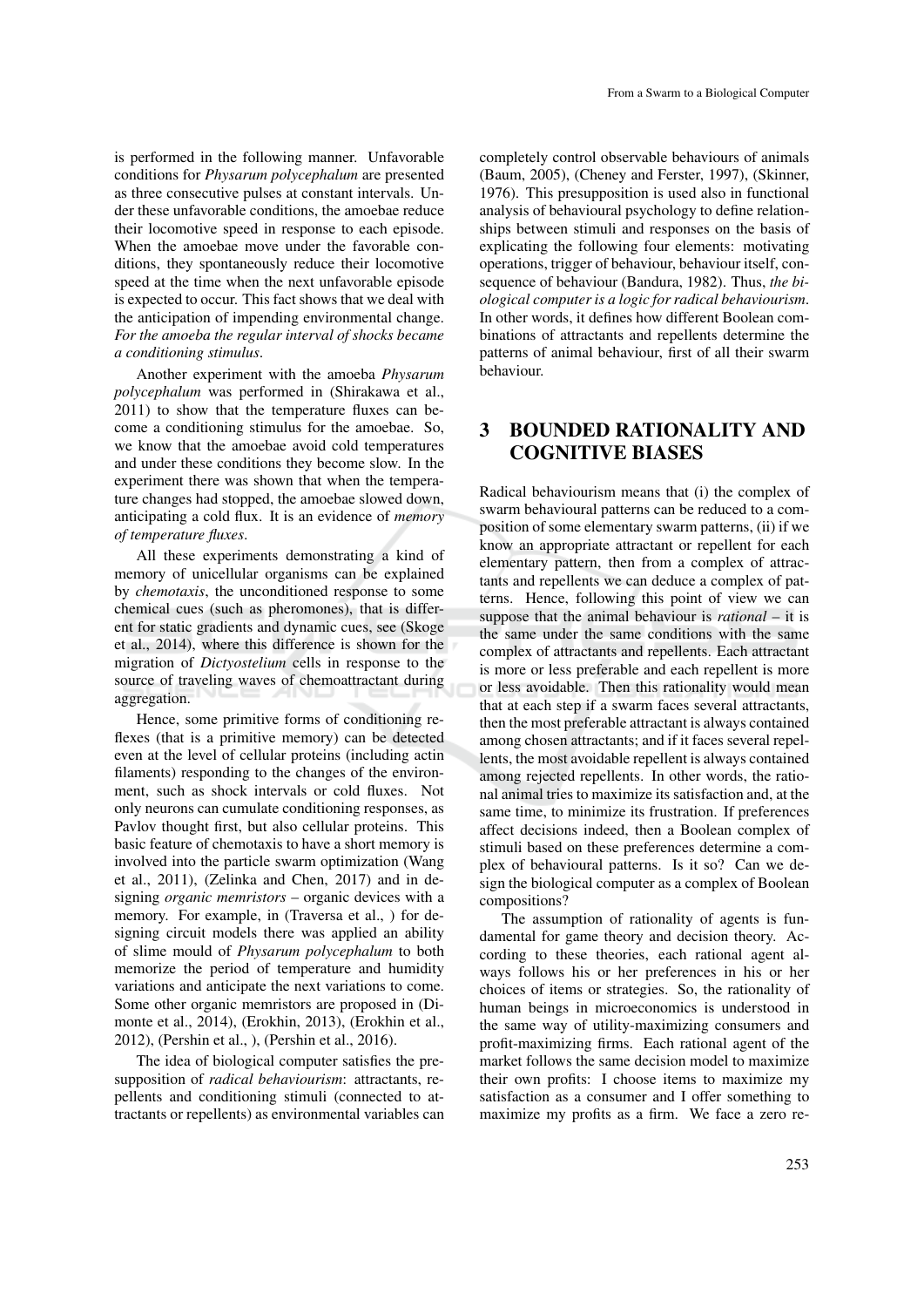flexion of rational humans there. Everyone is transparent for others, e.g. satisfies their expectations, if all them are rational. This transparency in decisions means that rational agents appeal only to facts which are the same for everyone, therefore these agents always can agree (see the Aumann's agreement theorem (Aumann, 1976), (Aumann, 1989)). Preferences are instances of facts that should be seen before meeting. Furthermore, due to rationality and zero reflexion of individuals we can always agree about long-term joint actions.

Nevertheless, there are many empirical evidences which contradict the assumption that, on the one hand, consumer behaviour is reasonably characterized as the maximization of expected lifetime utility subject to a budget constraint and conditional on the available information and, on the other hand, firm behaviour is characterized as the maximization of expected profit subject to investments and conditional on the correct programming of consumer behaviour. For example, Thaler ((Thaler, 1990), (Thaler, 1994)) shows the *bounded rationality* and impatience of consumers and, as a result, he proposes the behavioural life-cycle theory emphasizing self-control, mental accounting, and framing. Psychologists Amos Tversky and Daniel Kahneman established a research programme of studying *cognitive heuristics and biases*, i.e. the programme of studying contexts and patterns which influence on human decisions beyond rationality (Tversky and Kahneman, 1974) (i.e. beyond logical positivism and classical game theory and decision theory).

As we see, in behavioural economics and experimental psychology it was made evident through experiments that classical game theory and decision theory assuming the rationality of agents are too abstract, because real agents are too far from rational. The problem is that preference relations are not so strongly linked to decisions. As a consequence, a Boolean composition of preferences does not give a complex preference for a complex decision. Mathematically, it means that complexes of preferences as well as complexes of behavioural patterns are not additive.

Let us return to our task of designing the biological computer. From these examples taken from behavioural economics, we can assume that logical positivism is unapplied in the logical modelling of the swarm behaviour, as well – because we deal with a non-additivity of all natural behaviours. As a result, a Boolean composition of attractants and repellents cannot give an expected complex of behavioural patterns in the standard way of constructing inductive sets.

Hence, due to recent results in behavioural economics we know that even in human cognitions (which evaluated as the most rational among all animals) we cannot avoid cognitive biases and cognitive heuristics which are a substantial part in our decision making not only in everyday situations, but also in firms. Therefore, cognitive reflexion and cognitive biases are evaluated now as a natural mechanism of cognitions (Frederick, 2005), (Gigerenzer and Brighton, 2009).

Some primitive forms of cognitive biases and cognitive heuristics of unicellular organisms were found out by us within the project *Physarum Chip: Growing Computers from Slime Mould* (Adamatzky et al., 2012). Even unicellular organisms behave differently in stress or under favourable conditions. For instance, under the favourable condition (meeting attractants) bacteria behave more predictable in choosing a trajectory of motion – so, if a concentration of attractant increases, bacteria tumble less frequently. In the stress (meeting repellents) bacteria try to change a trajectory stochastically – so, if a concentration of repellent increases, bacteria tumble more frequently. As we see, we face a duality in basic reactions of bacteria to their environment. It is a kind of the most primitive "cognitive heuristics" detected at the bacterium level – to be more or less predictable in a favourable or stress situation, respectively.

Amoebae of *Physarum polycephalum* can behave both individually and collectively. Therefore, they can be considered a swarm, although they are unicellular organisms in fact, but with myriad nuclei. We have discovered that the main feature in perceiving external signals even by one cell due to actin filament networks is that the same signal can be perceived differently – it depends on the cell shape and many other internal circumstances. As a result, one unicellular organism bears more outputs than inputs in possible reactions to external signals. So, even one cell can have "cognitive biases" and behave quite unpredictably and irrationally under the same conditions. It means that amoebae of *Physarum polycephalum* and *Amoeba proteus* can modify their own elementary actions – they possess a kind of "free will".

#### 4 CONTEXT-BASED GAMES

Let us start with considering preference relations on the level of neurons. It is known from neurobiology that there are two different synaptic effects: (i) excitatory effect (depolarization) that increases the membrane potential to make neuron more negative and to decrease the likelihood of an action potential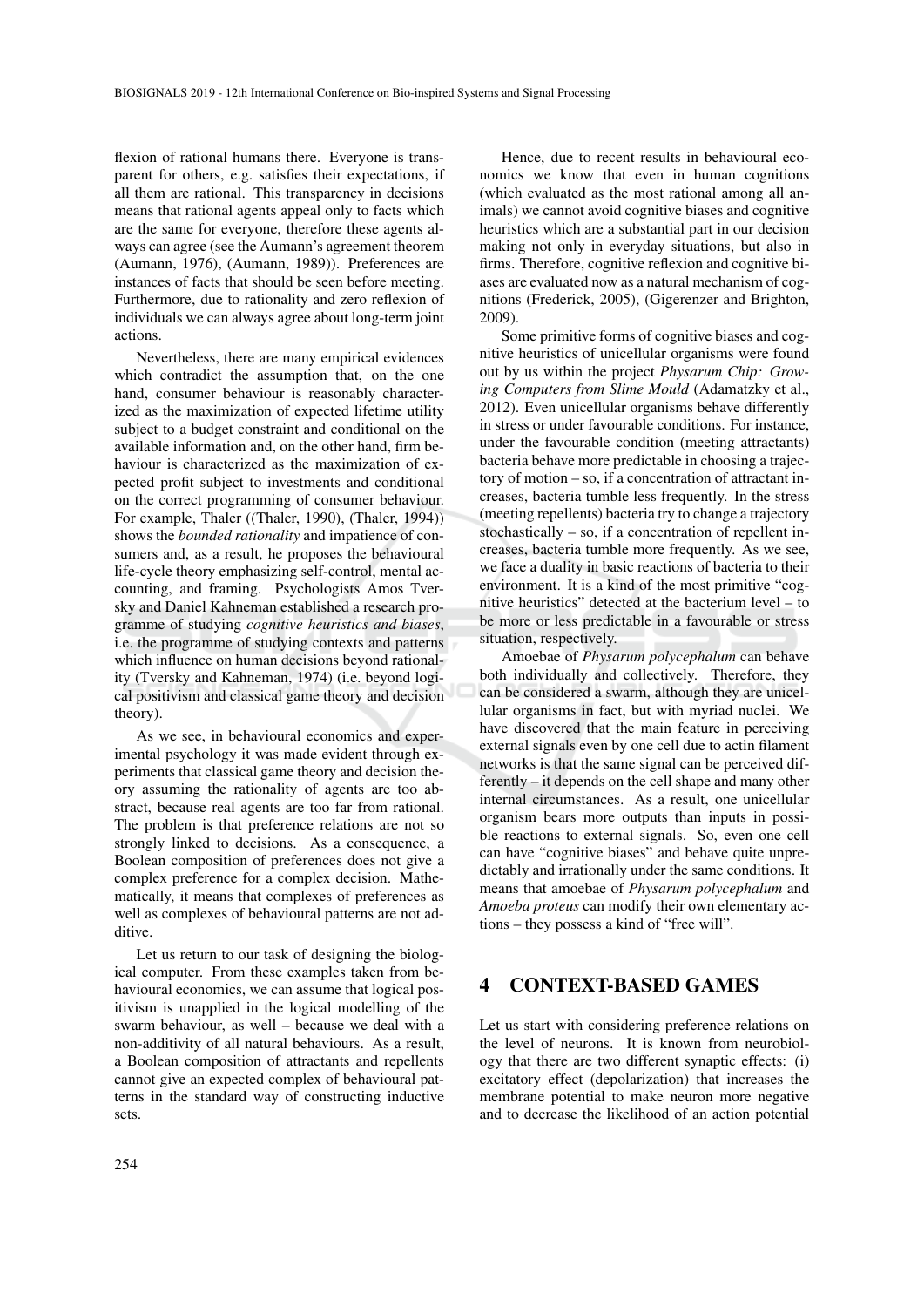and (ii) inhibitory effect (hyperpolarization) that decreases the membrane potential to make neuron more positive and to increase the likelihood of an action potential. So, *lateral activation* is the structuring of a neural network so that neurons activate their neighbours to decrease their own responses and *lateral inhibition* is the structuring of a neural network so that neurons inhibit their neighbours in proportion to their own excitation. In other words, the more neighbouring neurons stimulated, the less strongly a neuron responds and the fewer neighbouring neurons stimulated, the more strongly a neuron responds. For example, the lateral activation decreases the contrast and sharpness in visual response to describe more explicitly all the edges and regions in the image. In this case we deal with the so-called *low-level vision*. The lateral inhibition increases the contrast and sharpness in visual response to perform an overall action-oriented interpretation of the scene. It is the so-called *highlevel vision*.

Swarms are populations which behave as a distributed network, capable of responding to a wide range of spatially represented stimuli, for example, colonies of ants or fungi have such a behaviour. In their behaviours we can observe effects of neural networks with lateral activation and lateral inhibition mechanisms. It was shown experimentally by us in our project *Physarum Chip: Growing Computers from Slime Mould* that effects of lateral activation and lateral inhibition are detected in the plasmodium of *Physarum polycephalum*, the supergroup *Amoebozoa*, phylum *Mycetozoa*, class *Myxogastria*. This means that we can perform experiments how the plasmodium prefers items in the two different modes: within lateral inhibition and lateral activation. Let us recall that the plasmodium is an active feeding stage of *Physarum polycephalum* that moves by protoplasmic streaming and can switch its direction or even multiply in accordance with appropriate attractants (chemical signals which attract the organism) and repellents (chemical signals which repel it). This behaviour is intelligent and can be controlled by different locations of chemical signals attracting and repelling the plasmodium.

The true slime mould (plasmodium) of *Physarum polycephalum* has the following two distinct stages in responding to signals: first, the sensory stage (perceiving signals) and, second, the motor stage (action as responding). The effect of lateral activation in the plasmodium is to decrease contrast between spatial environmental stimuli at the sensory stage and to split protoplasmic tubes towards two or more attractants at the motor stage. The effect of lateral inhibition is to increase contrast between spatial environmental stimuli at the sensory stage and to fuse protoplasmic tubes towards one attractant at the motor stage. Hence, in the lateral activation the plasmodium prefers items by splitting tubes and in lateral inhibition the plasmodium prefers items by fusing the same tubes.

To program the biological computer we need a context-based game theory we are working on. Its main presuppositions:

- 1. Each *game* can be assumed *infinite*, because its rules can change depending on context – to be laterally activated or laterally inhibited.
- 2. Players can have *different levels of mood or reflexion*: at the level of lateral activation they are more unintentional (zero reflexion) and at the level of lateral inhibition they are much more intentional and a degree of intentionality depends on a degree of inhibition.
- 3. Some utilities can have *proto-symbolic meanings* or *symbolic meanings*. These meanings are results of accepting (proto-)symbolic values by some players, e.g. swarms can consider the same item being laterally inhibited or laterally activated. The higher symbolism of payoffs, the higher level of reflexion of appropriate players. On the zero level of reflexion, the payoffs do not have symbolic meanings at all. For consensus the players are looking for joint symbolic meanings.
- 4. *Resistance points* for players are reduced to the payoffs of the *zero level of reflexion*.
- 5. The *joint* (proto-)*symbolic meanings can change* through the game if a player increases his/her level of reflexion.
- 6. For any game there is *performative efficiency*, when all (proto-)symbolic meanings of one player are shared by other players.

In the case of these new game-theoretic assumptions we can calculate some aspects of (proto- )symbolic interactions by probabilistic tools in non-Archimedean numbers (Schumann, 2014). These new assumptions correspond to bio-inspired game theory as well as to theory of reflexive games. So, on the one hand, in bio-inspired game theory all the game moves are performed under the lateral inhibition or lateral activation conditions, therefore the swarm behaviour is not forecasted by additive measures. On the other hand, in reflexive games players can lie to each other, therefore their behaviours are not predictable by additive measures, too.

The context-based game is defined as follows. It is a tuple

 $G = \langle (States_t)_{t \in \mathbb{N}}, Ast, (Act_{t,n})_{t,n \in \mathbb{N}}, (Mov_t^n)_{t,n \in \mathbb{N}},$  $(Tab_t^n)_{t,n \in \mathbb{N}}$ , where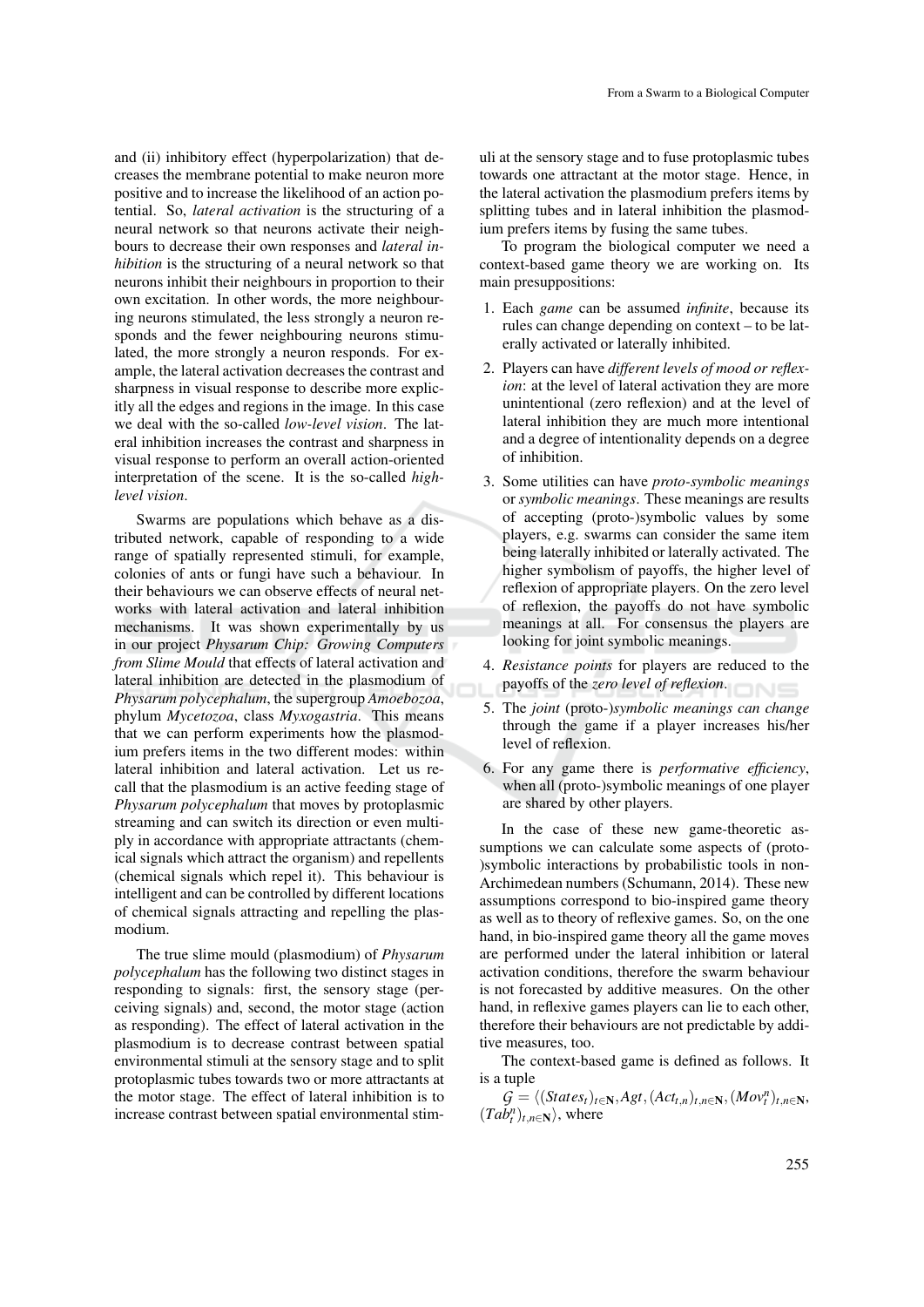• *States<sub>t</sub>* is a (finite) set of *states* at time  $t =$  $0, 1, 2, \ldots;$ 

at  $t = 1$  some (proto-)symbolic meanings appeared.

- $Agt = \{1, ..., k\}$  is a finite set of *players*;
- *Actt*,*<sup>n</sup>* is a non-empty set of *concurrent actions* with radius *n* at  $t = 0, 1, 2, \ldots$ , an element of  $Act_{t,n}^{Agt}$ is called a *move* at time  $t = 0, 1, 2, \ldots;$
- $Mov_t^n$ : *Statest*<sup>*n*</sup>  $\times Act_{t,n}^{Agt} \rightarrow 2^{Act} \setminus \{0\}$  is a mapping indicating the *available* sets of actions to a given player in a given set of states,  $n > 0$  is said to be a radius of hybrid actions, a move  $m_{Agt}^n = (m_A^n)_{A \in Agt}$ is legal at  $\langle s_1, \ldots, s_n \rangle$  if  $m_A^n \in Mov^n(\mathbf{s}, A)$  for all  $A \in Agt$ , where  $\mathbf{s} = \langle s_1, \ldots, s_n \rangle;$
- *Tab<sub>l</sub>*</sub>: *States*<sup>*n*</sup><sub>*t*</sub> × *Act*<sub>*t*,*n*</sub>  $\rightarrow$  *States*<sup>*n*</sup><sub>*t*+1</sub> is the transition table which associates, with a given set of states at *t* and a given move of the players at *t*, the set of states at  $t + 1$  resulting from that move.

Let us consider an example of context-based game for *Physarum polycephalum*. Let *States*<sup>0</sup> consist of attractants  $a_1, a_2, \ldots, a_{m_0}$  and zero repellents, *States*<sup>1</sup> consist of attractants  $a_1, a_2, \ldots, a_{m_1}$  and repellents  $r_1, r_2, \ldots, r_{k_1}$ , etc. Suppose,  $Agt = \{1, 2\}$ , i.e. we have just two players. At  $t = 0$  there are no repellents. It means that both players are laterally activated and try to occupy all visible attractants at once. In our case, there are supposed  $m_0$  visible attractants. So, at  $t = 0$  we deal with concurrent actions with radius *m*0. Let *l* attractants be neighbours for player 1 and  $m_0 - l$  attractants be neighbours for player 2. Then we have *l* available actions for 1 at  $t = 0$  and  $m_0 - l$ available actions for 2 at the same time. At the end of step  $t = 0$ , *l* attractants are occupied by player 1 and  $m_0 - l$  attractants are occupied by player 2.

At time  $t = 1$ , there are attractants  $a_1, a_2, \ldots, a_{m_1}$ and repellents  $r_1, r_2, \ldots, r_{k_1}$ . It means that both players are laterally inhibited. Let *l* repellents be neighbours for player 1 and  $k_1 - l$  repellents be neighbours for player 2. Then we have *l* available actions for 1 to avoid *l* places at once and *k*<sup>1</sup> −*l* available actions for 2 to avoid  $k_1 - l$  places at once, too. After avoiding all the dangerous places, both player 1 and player 2 decide whether there are some attractants from *a*1, *a*2,  $..., a_{m_1}$  at free places. It can be a situation that there are no attractants which can be occupied (they are too close to repellents). In this case, player 1 moves to one free place and player 2 moves to another fee place.

Hence, at time  $t = 0, 1$  the rules of game changed. At  $t = 0$  it was a lateral activation and  $t = 1$  it was a lateral inhibition. Therefore, at  $t = 0$ , we have a zero reflexion of both players, but at  $t = 1$  the level of reflexion increased. It means, while at  $t = 0$  there were no (proto-)symbolic meanings for both players,

### 5 CONCLUSIONS

In accordance with behaviourism, any animal behaviour based on unconditioned and conditioning reflexes can be controlled or even managed by stimuli in the environment: attractants (motivational reinforcement) and repellents (motivational punishment). In the meanwhile, there are the following two main stages in reactions to stimuli: *sensing* (perceiving signals) and *motoring* (appropriate direct reactions to signals). In our research, the strict limits of behaviourism have been studied from the point of view of symbolic logic and algebraic mathematics: How far can animal behaviours be controlled by the topology of stimuli? In other words, how far can we design unconventional computers on the basis of animal reactions to stimuli?

On the one hand, we can try to design reversible logic gates in which the number of inputs is the same as the number of outputs. In our case, the behaviouristic stimuli for swarms are inputs and appropriate reactions of swarms at the motoring stage are outputs. It means that behaviourism can hold true, indeed. Nevertheless, on the other hand, at the sensing stage the same signal can be perceived so differently. The problem is that at the sensing stage even each unicellular organism can be regarded as a logic gate in which the number of outputs (means of perceiving signals) greatly exceeds the number of inputs (signals). It is connected to actin filament networks and other subcellular protein mechanisms perceiving the stimuli to react to them in various ways in accordance with the needs and tasks of the cell at the current moment. As a consequence, even one cell can resist outside influences. Hence, we face some strict biological limits in applying behaviourism. From the standpoint of symbolic logic and algebraic mathematics, this means that we cannot examine animal behaviours as conventional spatial algorithms, such as Kolmogorov-Uspensky machines. The mathematics of animal behaviours is much more complicated. The matter is that we should know how logical-mathematically we can design logic gates in which the number of inputs is far exceeded by the number of outputs. The universe of such incorrect mathematical "functions" is known for mathematicians well and called by them *non-well-founded*. In our research, some new mathematical tools for studying the non-well-founded universe of animal behaviours were proposed: contextbased games and reflexive games.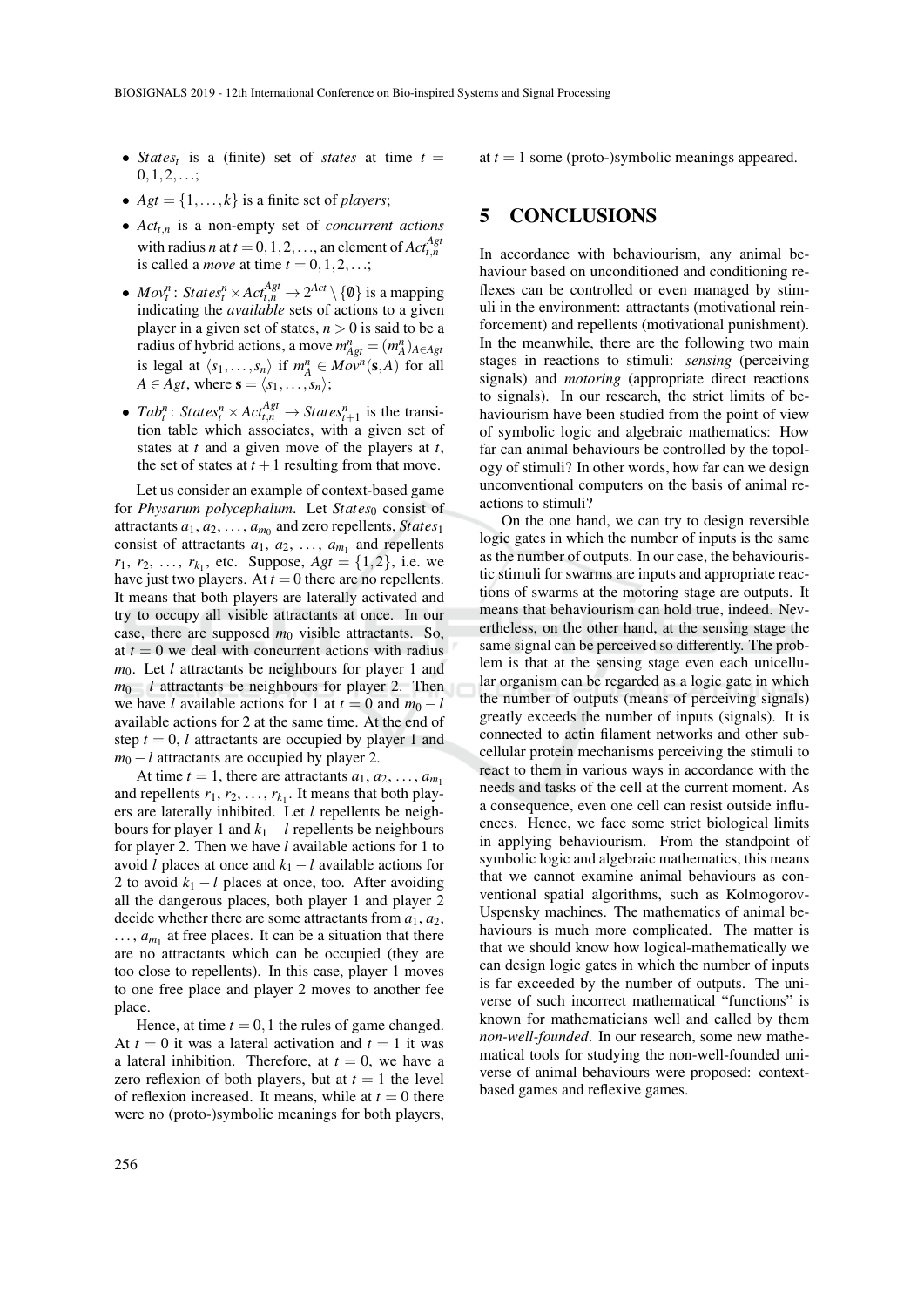#### REFERENCES

- Abrahams, M. and Colgan, P. (1985). Risk of predation, hydrodynamic efficiency, and their influence on school structure. *Environmental Biol. of Fishes*, 13(3):195– 202.
- Adamatzky, A., Erokhin, V., Grube, M., Schubert, T., and Schumann, A. (2012). Physarum chip project: Growing computers from slime mould. *International Journal of Unconventional Computing*, 8(4):319–323.
- Adamatzky, A. and Ilachinski, A. (2012). Slime mold imitates the united states interstate system. *Complex Systems*, 21(1).
- Adamatzky, A., Yang, X., and Zhao, Y. (2013). Slime mould imitates transport networks in china. *International Journal of Intelligent Computing and Cybernetics*, 6(3):232–251.
- Ariel, G., Shklarsh, A., Kalisman, O., Ingham, C., and Ben-Jacob, E. (2013). From organized internal traffic to collective navigation of bacterial swarms. *New Journal of Physics*, 15:12501.
- Aumann, R. J. (1976). Agreeing to disagree. *The Annals of Statistics*, 4(6):1236–1239.
- Aumann, R. J. (1989). *Notes on Interactive Epistemology. Mimeo.* Hebrew University of Jerusalem, Jerusalem.
- Ball, P. (2008). Slime mould displays remarkable rhythmic recall. *Nature*, 451:385.
- Bandura, A. (1982). Self-efficacy mechanism in human agency. *American Psychologist*, 37:122–147.
- Baum, W. (2005). *Understanding behaviorism : Behavior, culture, and evolution*. Blackwell Pub.
- Ben-Jacob, E. (2008). Social behavior of bacteria: from physics to complex organization. *European Physical Journal B*, 65(3):315–322.
- Bonabeau, E., Dorigo, M., and Theraulaz, G. (1999). *Swarm Intelligence: From Natural to Artificial Systems*. Oxford University Press.
- Cheney, C. and Ferster, C. (1997). *Schedules of Reinforcement*. Copley Publishing Group.
- Dimonte, A., Berzina, T., Pavesi, M., and Erokhin, V. (2014). Hysteresis loop and cross-talk of organic memristive devices. *Microelectronics Journal*, 45(11):1396–1400.
- Dorigo, M. and Gambardella, L. M. (1997). Ant colonies for the travelling salesman problem. *Biosystems*, 43(2):73–81.
- Dorigo, M. and Stutzle, T. (2004). *Ant Colony Optimization*. MIT Press.
- Erokhin, V. (2013). On the learning of stochastic networks of organic memristive devices. *International Joural Unconventional Compiting*, 9(3-4):303–310.
- Erokhin, V., Howard, G. D., and Adamatzky, A. (2012). Organic memristor devices for logic elements with memory. *International Journal of Bifurcation and Chaos*,  $22(11)$ .
- Frederick, S. (2005). Cognitive reflection and decision making. 19(4):24–42.
- Gigerenzer, G. and Brighton, H. H. H. (2009). Why biased minds make better inferences. *Topics in Cognitive Scince*, 1(1):107–143.
- Helbing, D., Farkas, I., and Vicsek, T. (2000). Simulating dynamical features of escape panic. *Nature*, 407(6803):487–490.
- Ingham, C. J. and Ben-Jacob, E. (2008). Swarming and complex pattern formation in paenibacillus vortex studied by imaging and tracking cells. *BMC Microbiology*, 36:8.
- Ingham, C. J., Kalisman, O., Finkelshtein, A., , and Ben-Jacob, E. (2011). Mutually facilitated dispersal between the nonmotile fungus aspergillus fumigatus and the swarming bacterium paeni bacillus vortex. *Proceedings of the National Academy of Sciences of the United States of America*, 108(49):19731–19736.
- Ivanitsky, G. R., Kunisky, A. S., and Tzyganov, M. A. (1984). Study of 'target patterns' in a phage-bacterium system. In Krinsky, V., editor, *Self-organization: Autowaves and Structures Far From Equilibrium*, pages 214–217. Springer, Heidelberg.
- John, A., Schadschneider, A., Chowdhury, D., and Nishinari, K. (2008). Characteristics of ant-inspired traffic flow. *Swarm Intelligence*, 2(1):25–41.
- Kalogeiton, V. S., Papadopoulos, D. P., Georgilas, I., Sirakoulis, G. C., and Adamatzky, A. (2015). Cellular automaton model of crowd evacuation inspired by slime mould. *International Journal of General Systems*, 44(3):354–391.
- Karaboga, D. (2005). An idea based on honey bee swarm for numerical optimization. Technical report-tr06, Engineering Faculty, Computer Engineering Department, Erciyes University.
- Karaboga, D. and Akay, B. (2009). A comparative study of artificial bee colony algorithm. *Applied Mathematics and Computation*, 214(1):108–132.
- Kassabalidis, I., El-Sharkawi, M. A., Marks, R. J., Arabshahi, P., and Gray, A. A. (2001). Swarm intelligence for routing in communication networks. In *Global Telecommunications Conference, 2001. GLOBECOM '01. IEEE*, volume 6, pages 3613–3617.
- Kennedy, J. and Eberhart, R. (2001). *Swarm Intelligence*. Morgan Kaufmann Publishers, Inc.
- Margenstern, M. (2011). Bacteria inspired patterns grown with hyperbolic cellular automata. *HPCS*, pages 757– 763.
- Michener, C. (1969). Comparative social behavior of bees. *Annu. Rev. Entomol.*, 14:299–342.
- Nakagaki, T., Iima, M., Ueda, T., Nishiura, Y., Saigusa, T., Tero, A., Kobayashi, R., and Showalter, K. (2007). Minimum-risk path finding by an adaptive amoeba network. *Physical Review Letters*, 99:68–104.
- Nakagaki, T., Yamada, H., and Toth, A. (2000). Mazesolving by an amoeboid organism. *Nature*, 407:470– 470.
- Nakagaki, T., Yamada, H., and Tothm, A. (2001). Path finding by tube morphogenesis in an amoeboid organism. *Biophysical Chemistry*, 92:47–52.
- Ntinas, V. G., Vourkas, I., Sirakoulis, G. C., and Adamatzky, A. (2017). Oscillation-based slime mould electronic